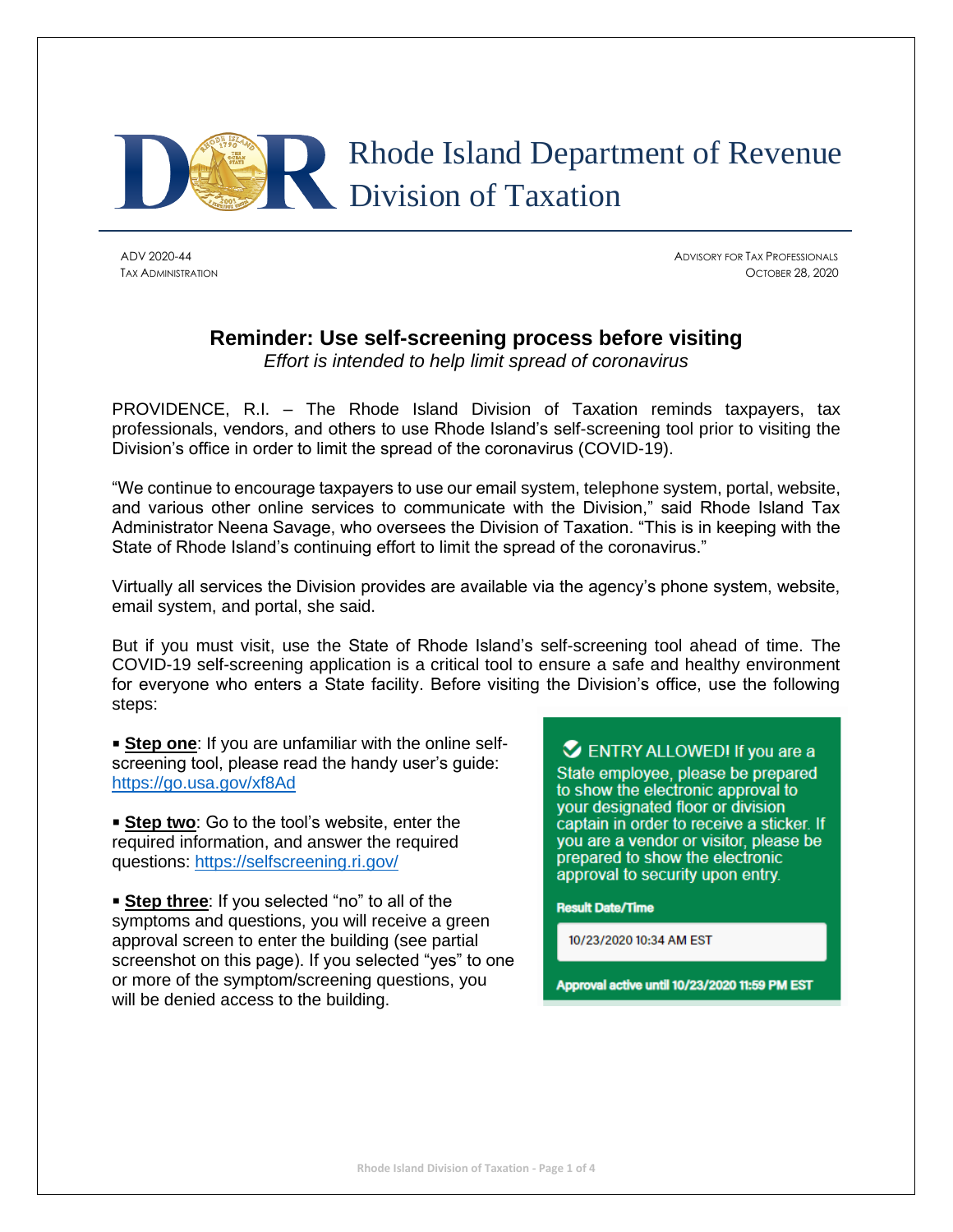# **Mask mandate; social distancing**

If you must visit the Division, and successfully complete the self-screening application and receive a green approval, you may enter the Division's office. However, you must still wear a mask and maintain social distancing.

Wear a cloth face covering when entering and exiting the Powers Building (where the Division is located), and in all common areas, unless:

- You are exempt for physical health or mental health reasons;
- You are developmentally unable to effectively wear a mask;
- Wearing a mask would directly inhibit an activity of daily living, such as eating;
- 
- Wearing a mask would negatively impact your safety (e.g., near open flames); or
- You can safely and consistently maintain six feet distance in an indoor or outdoor setting.

Individuals must wear a cloth face covering when at an entrance, exit, or common area of the Powers Building, including check-in, registration, reception, waiting areas, hallways, corridors, bathrooms, elevators, and stairways.

## **Entry may be denied**

Remember: A State office can deny entry to members of the public who refuse to wear a face covering and who do not meet one of the exemptions listed above. Members of the public who attempt to enter a State office for services and do not have a mask will be questioned by security personnel or staff as to whether they meet one of the exemptions.

If they do not meet one of the exemptions and are seeking services, a reasonable accommodation, such as providing disposable masks at high-traffic offices, will be made. If the person refuses and does not meet any of the exemptions, that person will be asked to leave.

In addition, all individuals in public or in an establishment are required to maintain physical distancing at all times, to the extent feasible. (When physical distancing is not feasible, individuals should minimize the time of exposure to the extent possible.)



Also keep in mind that Division of Taxation employees are following strict State protocols as part of the State's effort to limit the spread of the coronavirus.

"We all have a role to play in working to keep this virus at bay, and we appreciate the patience and cooperation of our stakeholders as we all work together on this," Savage said.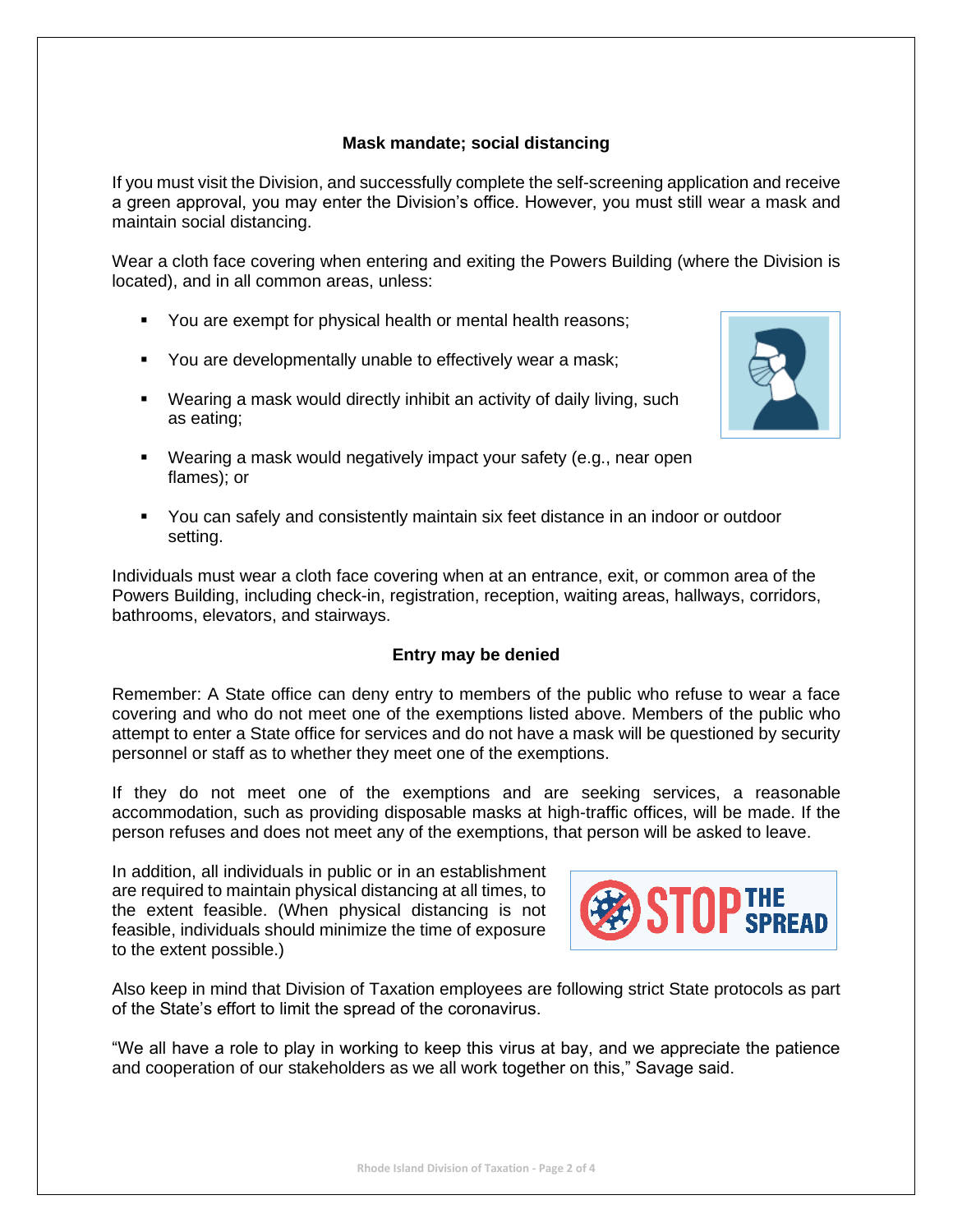For more information, the Division recommends that taxpayers, tax professionals, and others review the executive order issued by Rhode Island Governor Gina M. Raimondo and a regulation issued by the Rhode Island Department of Health amid the pandemic.<sup>1</sup> Also:

- Read the "Reopening RI" COVID-19 screening tool: https://tinyurl.com/y2o6sdki
- See the "Reopening RI" website for more information:<https://reopeningri.com/>
- See the Rhode Island Department of Health website:<https://health.ri.gov/covid/>

## **Division remains open**

Although the Division's office is open during its normal business hours, the Division still encourages taxpayers, tax professionals, and others to avoid visiting the office due to the pandemic. Instead, use email and phones to contact the agency. Also use the Division's website and portal.

Forms, instructions, notices, rulings, and other publications are available 24 hours a day, seven days a week, from the Division's website: [www.tax.ri.gov.](http://www.tax.ri.gov/) A more detailed listing of the Division's most frequently used phone numbers, email addresses, and web addresses appears on the following page. Keep in mind that payments may be made electronically, and returns may be filed electronically. In addition, the Division continues to issue tax refunds, and still accepts paper filings and payments by check via the United States Postal Service and via private delivery service.

#### **Reminder**

The Rhode Island Division of Taxation is working with other State agencies to limit the spread of the coronavirus (COVID-19).

To that end, the Division strongly recommends that taxpayers, tax professionals, and others avoid visiting the Division's office. Virtually all services that the Division provides are available through the Division's website, email and phone systems, and portal. (Contact information is included in this Advisory.)

If you must visit, **[screen yourself ahead of time](https://selfscreening.ri.gov/)**, wear a mask, and maintain social distancing. Use the Division's drop box to leave important documents. The drop box is located on the first floor of the Powers Building at One Capitol Hill, Providence, Rhode Island.

<sup>&</sup>lt;sup>1</sup> [Executive Order 20-81](https://governor.ri.gov/documents/orders/Executive-Order-20-81.pdf) and [Regulation 216-RICR-50-15-7](https://risos-apa-production-public.s3.amazonaws.com/DOH/REG_11139_20200708145414.pdf), "Safe Activities By Covered Entities During the COVID-19 Emergency".